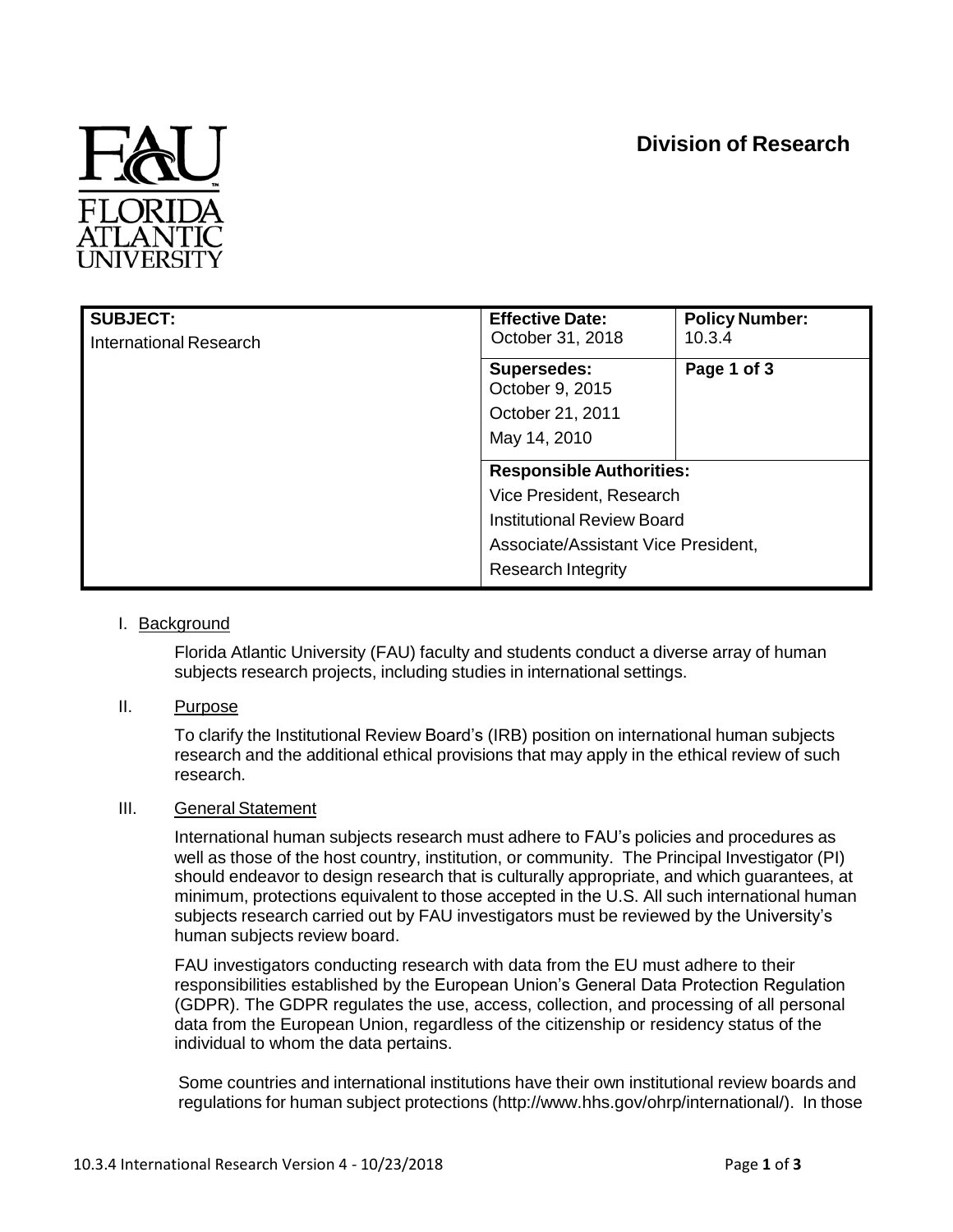cases in which an appropriate IRB exists at the foreign research site, their review and approval, in addition to approval by FAU's IRB, must be obtained before research can begin.

## IV. Policy

Research conducted in international settings by or on behalf of FAU faculty, staff, and students, will adhere to applicable regulations at 45 CFR 46, 21 CFR 50 and 56, the Belmont Report, and other laws as applicable.

FAU's informed consent procedures still apply in international settings. Informed consent documents must be provided in the appropriate language, with a translated version provided to FAU's IRB after approval of the English version. A translator/interpreter may be employed to help with the consent process. In some instances it may be appropriate for the IRB to waive some or all requirements for written consent. Research proposals for which this is requested should include explanations of cultural norms or conditions requiring such a waiver as well as proposed alternative consenting procedures.

V. Definitions N/A

## VI. Accountability

## **The Principal Investigator (PI) will be responsible for:**

- Ensuring that the proposed research is culturally appropriate, adheres to policies, procedures and laws of the host country, institution, or community, is reviewed by the University's human subjects review board, and contains appropriate informed consent provisions.
- Ensuring that in those cases where a written translated document is not applicable that accurate and appropriate interpretation of the consent process is not only conducted, but documented.

#### **The IRB will be responsible for:**

 Ensuring that any proposed international research submitted for review adheres to this policy.

#### **The Research Integrity office will be responsible for:**

 Ensuring that translations are appropriately verified or that they are provided by a certified translator.

#### VII. Procedures

When submitting an IRB application package for a project conducted in an international setting, the PI should:

- When necessary, include in the IRB application package a letter of cooperation from local experts, a relevant institution, or authority for those international research sites for which there is no formal body comparable to an IRB. Ideally, this should be provided as part of the IRB submission; if for some reason it cannot, it should be submitted to the IRB as soon as possible after IRB approval.
- Provide informed consent documents in the appropriate language, with a translated